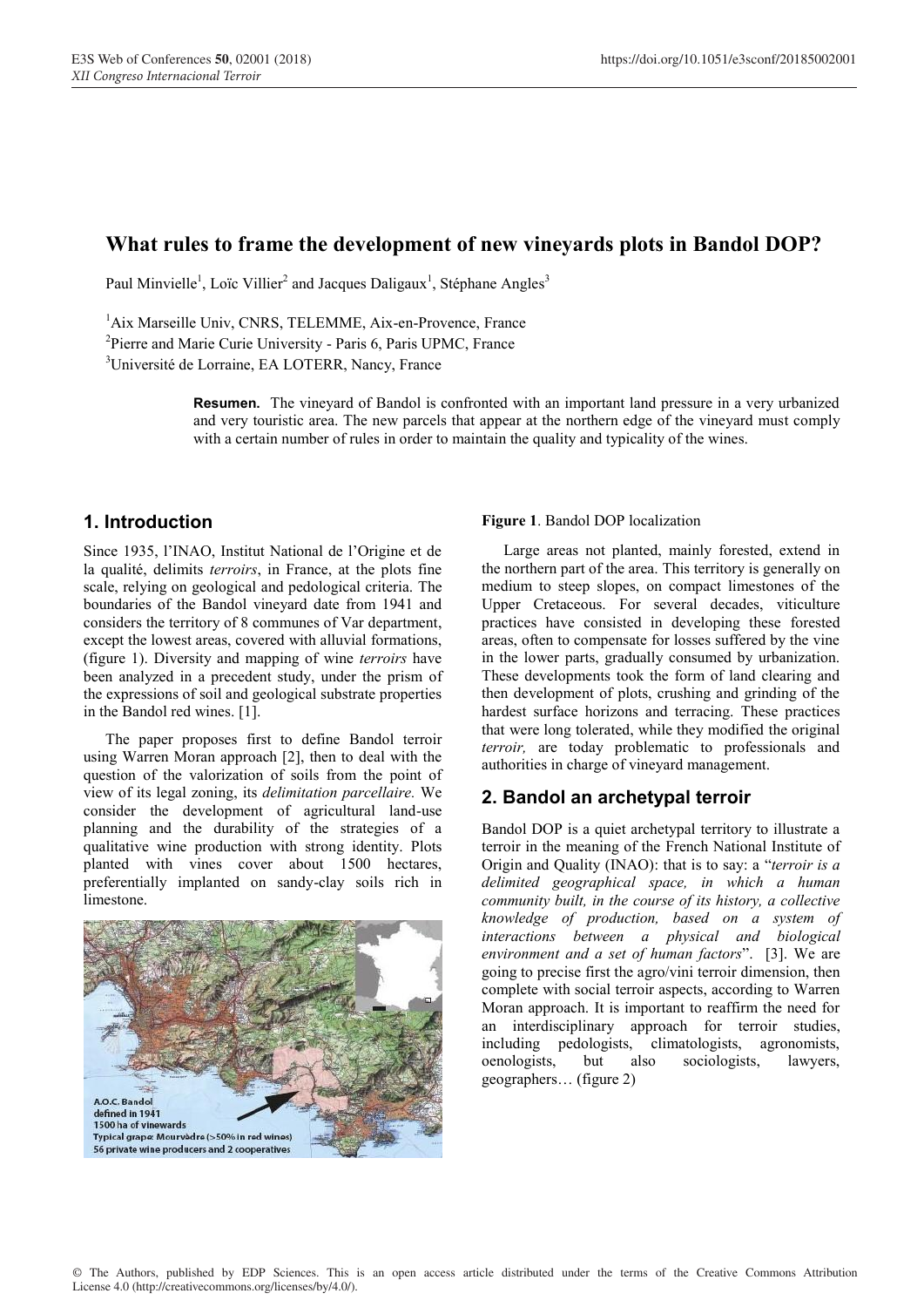

Figure 2. Warren Moran approach of terroir (2006, op.cit.)

### **2.1. The agro/vini terroir**

Bandol is famous for red wines that differentiate from other French appellations using the Mourvèdre grape at a minimum of 50% of the blends. Historically, the strategy developed by the local wine producers and regulation authorities was too emphasize the high quality and typicality of the red wines. The average high quality relies on high constraints imposed for the AOC label. The initial delimitation in 1941 is justified by the history of wine production, the current practices and spatial partitioning of high and poor-quality products, and the zonation was subdued to a geological study. The definition of the appellation considered geology only for exclusion of the low land vineyards that grow on recent alluvial deposits, and that were dedicated to low quality, highly productive grapes. The statutory order of the A.O.C. revised in 2011 cites geological criteria only in an historical perspective, although the limits initially placed according to the borders of geological units are retained.

The question arises of how the geological substrate and soil properties may deserve justification of the Appellation boundaries. The geological substrate and soil properties vary spatially within the appellation and their incidence on wine typicality remains difficult to demonstrate. We hereby present a preliminary assessment of a potential terroir effect but dependent to human processing. However, an analytical description of the spatial variations of the soil and geological properties, allow to test their relevance for the zonation of wine productions and the justification of the Appellation boundaries

Within the 8 communes of the appellation, vineyards are grown on varied geological substrates, but their distribution is non-random. The mixed carbonate siliciclastic of Coniacian-Santonian age that form the

basement of the Beausset syncline are highly favoured for vineyard settlements. Middle and Upper Triassic substrates also seem to be appreciated (figure 3).

|                            | <b>Communes of the AOC</b> | <b>Vineyards</b>   |
|----------------------------|----------------------------|--------------------|
|                            | 229 km <sup>2</sup>        | 48 km <sup>2</sup> |
|                            | Percentage                 | Percentage         |
| <b>Coniacian-Santonian</b> |                            |                    |
| Cenomanian-Coniacian       | 16                         |                    |
| Aptian-Albian              |                            |                    |
| Berriasian-Barremian       | 6                          | n                  |
| <b>Upper Jurassic</b>      |                            |                    |
| Middle Jurassic            | в                          |                    |
| Lower Jurassic             |                            | 2                  |
| <b>Triassic</b>            | 10                         | 14                 |
| Permian/Basement           |                            |                    |

**Figure 3** Distribution of geological substrates according to communes and vineyards

The landscape of the area is highly contrasted, from low alluvial plains to steep canyons. The vineyards occupy preferentially the slopes between 2° and 10° (figure 4).



**Figure 4.** The slopes in the communes of the AOC area and in the vineyard area

Unpublished pedological maps, the 1/50 000 geological maps, complimented with eld-work were used to investigate the link between geology, soil properties and Terroir effect. Statistical analysis of the pedological dataset suggests:

- The lowlands are associated to rich soils, with a high clay component and low level of carbonates. These soils usually fall in the area discarded for production of Bandol wines.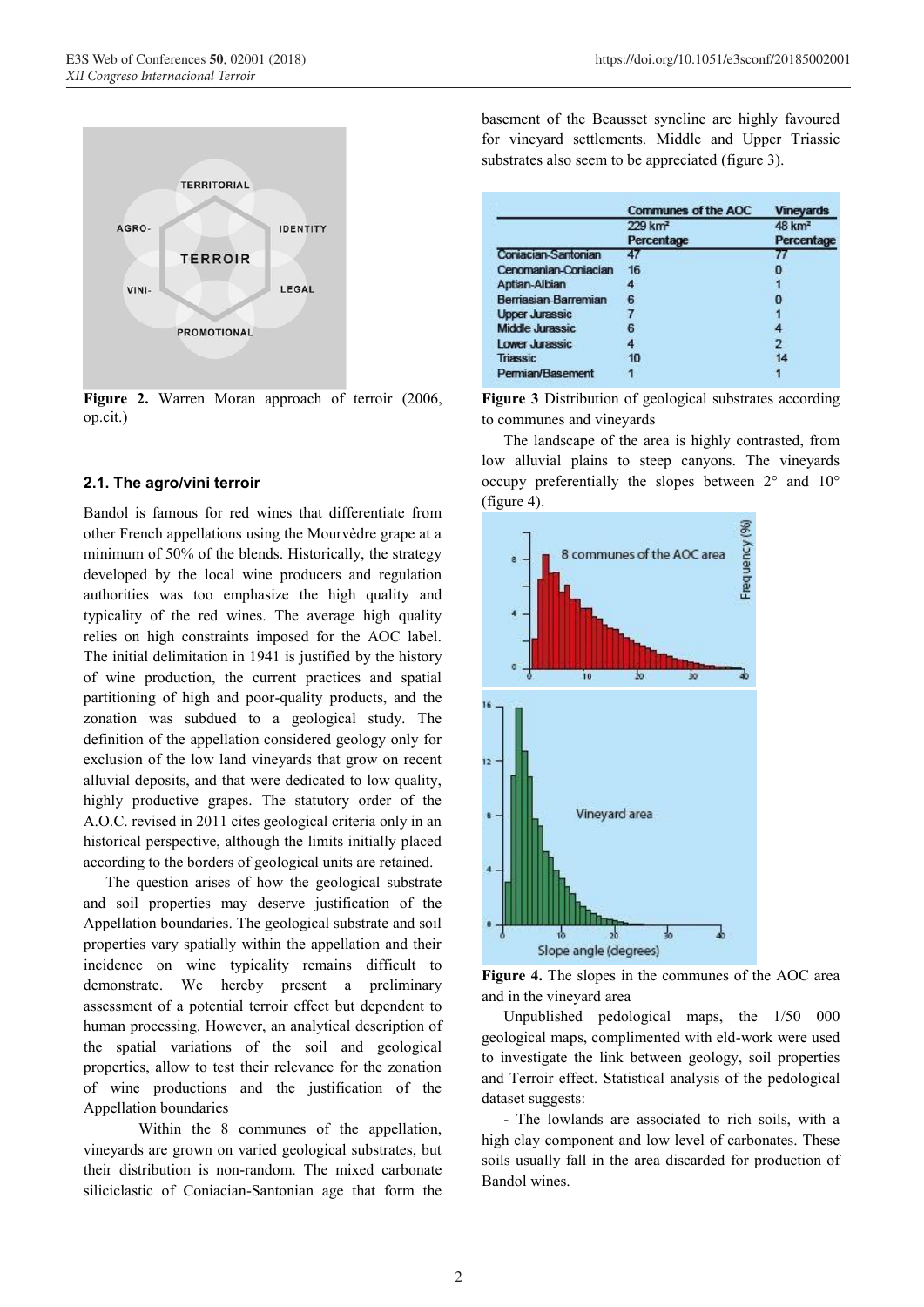- The highly permeable, quartz-rich soils derived from alteration of the Coniacian-Santonian calcareous silt- and sandstone house most of the Bandol vineyards. From place to place, the soil properties vary according to grain size (silt to sand), and the input of clay through superficial formations (alluvial and slope deposits).

- The Rudist-rich carbonates produces valuable soils for wine growing on slopes, where soils are thicker and rich in carbonate pebbles and clays.

- In the vineyards, the substrates made of Triassic and Lower Jurassic limestones are usually associated with soils rich in pebbles and fine elements (silt, clay).

The analyses of the geological, soil, and topographic variables allows to the discrimination of potential "Terroir Units" within the Bandol appellation. The "Terroir Units" can be defined from a set of objective criteria and are therefore operational for zonation. The Terroir effect is potentially significant at the scale of a commercial product and the "Terroir Units" could help for further revision of the AOC zonation. (figure 5).



**Figure 5**. Assignment of all individual vineyards of the Bandol area to a "Terroir Units" based on geological substrate and soil properties

### **2.2. The social terroir**

To this relative agro-pedological homogeneity of the vineyard, we can add favorable human factors which allowed the emergence of an appellation of elite from 1941. While the Provence wine was resolutely turned towards the production of mass wines , some visionaries promote the vineyard of Bandol by giving him in his naming decree particularly elitist rules: yields not exceeding 40 hl / ha, choice of a local grape variety, the *mourvèdre*, in

assemblages, obligation of aging in cask of 18 months for the red wines ...

A few decades later the same requirements prevail. The leaders of the vineyard of Bandol systematically refuse any mutation likely to lower the quality of their wines. To cite only one revealing example of a state of mind, they refuse any extension or revision of the bounded Bandol area. They defend every hectare of Bandol in local planning commissions. Finally the technical committee of the appellation makes an important work of improvement and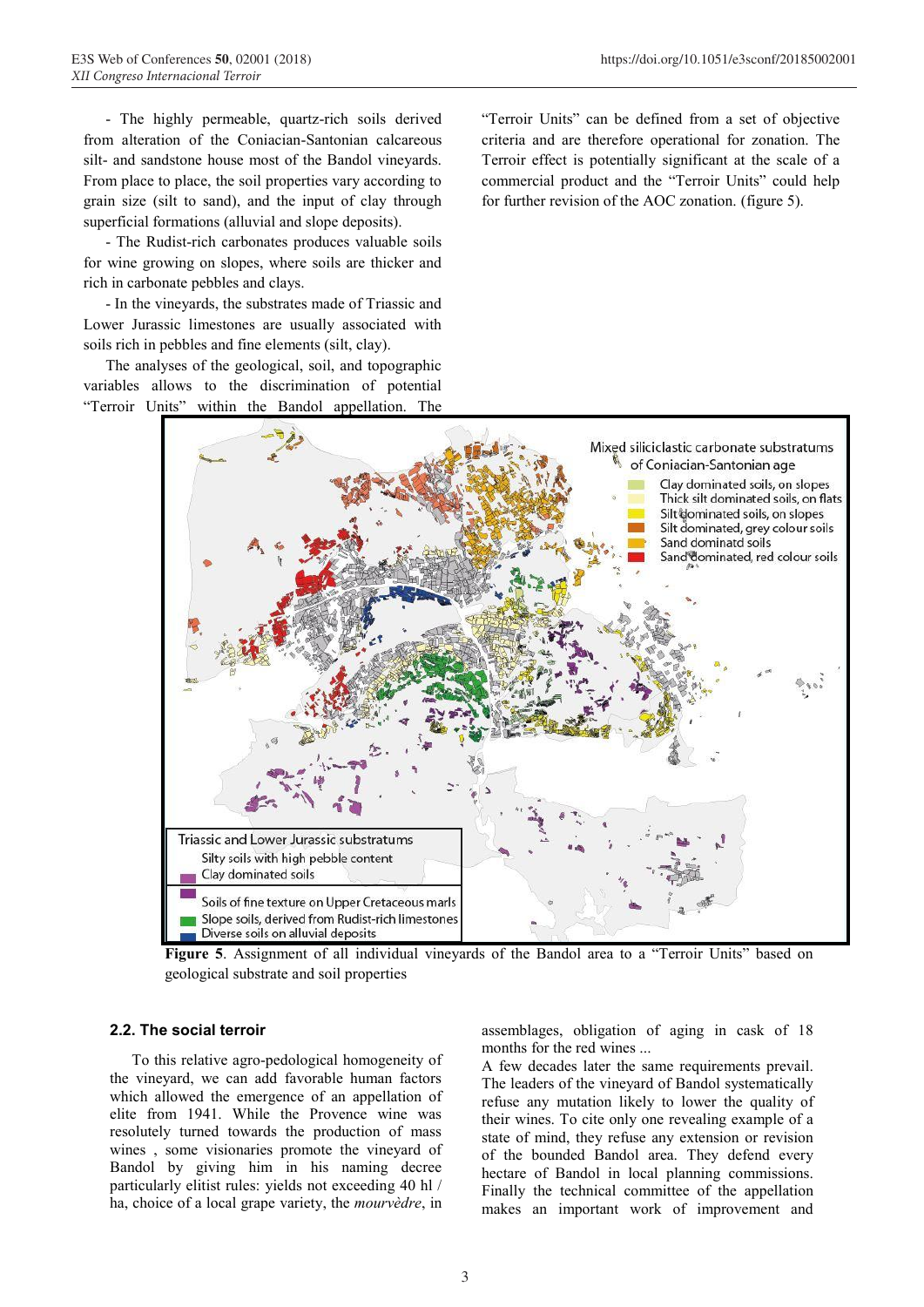harmonization of viticultural practices. Despite the disappearance of tastings during the 2006 reform, the entire production of the 56 cellars and two cooperative cellars is tasted several times a year.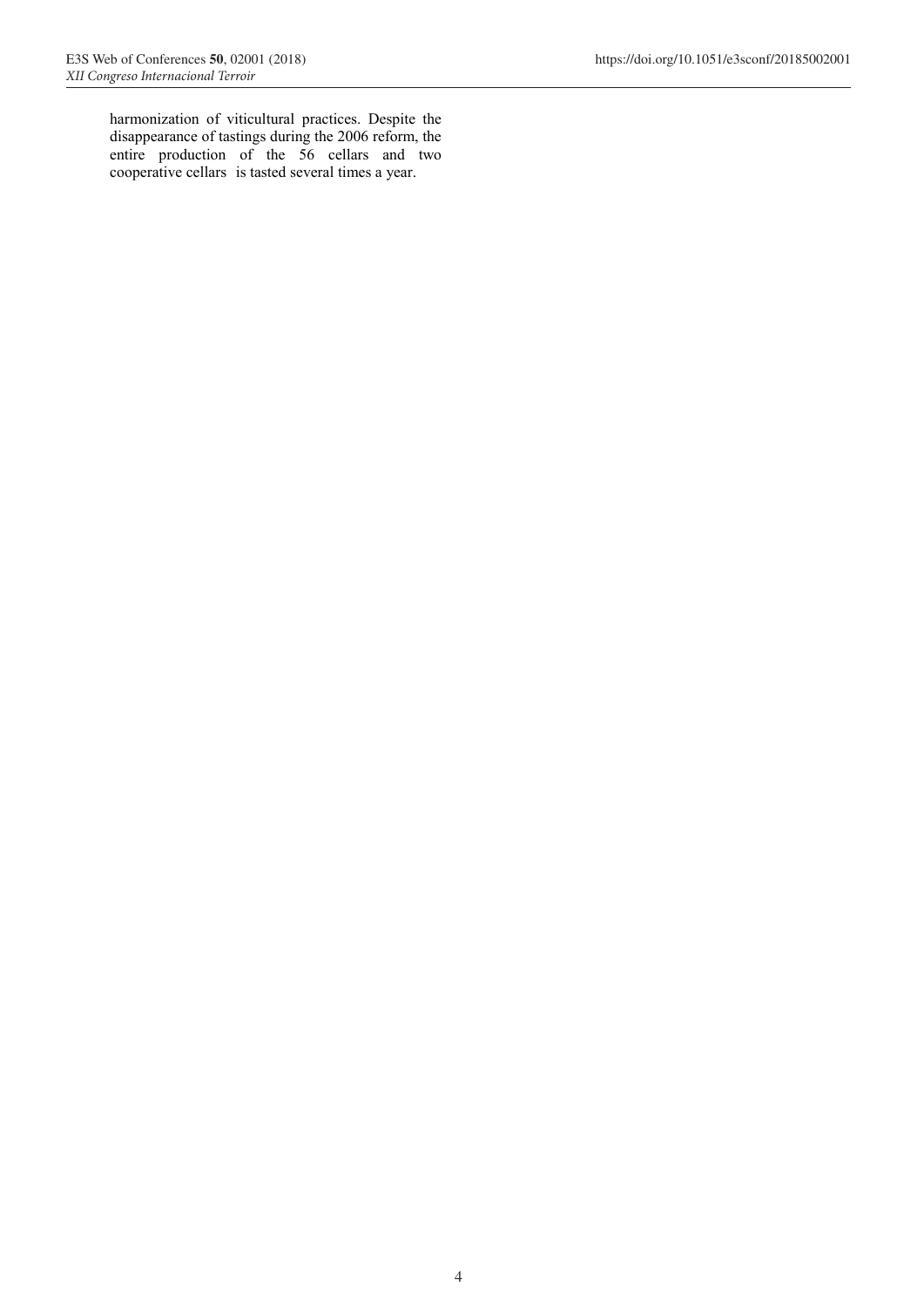# **3. Territorial regulations in Bandol DOP**

Since 2016, several plots cleared in the forest, have been downgraded by the INAO experts, alerted by the ODG, the organization and defense of the vineyard of Bandol. A *terroir* study, based on concrete cases, was conducted as part of the downgrading requested by the INAO [4].

It must first be specified that all the settlements of new parcels in the forest are not covered by these procedures. The phenomenon that aims to transfer the vineyards of the plains or hillsides that urbanize towards the wooded margins of the vineyard is not in itself necessarily problematic. For some years the supervisory authorities have even encouraged these practices in certain vineyards particularly affected by land pressure. This "move of viticulture" that has been observed in many vineyards of Provence has sometimes completely transformed some appellations. To cite just one example, mention is made of the Cassis AOC, which no longer corresponds at all to the location of the historic vineyard, classified in 1936.

In the vineyards of Bandol, the implantation of these new parcels has remained limited for the last twenty years. We conducted a landscape diagnostic study of the Bandol vineyard by digitizing the entire plots at different reference dates between 1998 and 2017, as part of the PATERMED scientific program, Mediterranean landscapes and terroirs. [5]. We were able to accurately measure the area of these new parcels planted in the forest. At the scale of the entire vineyard this corresponds to less than 5% of the planted area of the vineyard in twenty years.

Establishments that are problematic, although rare, must be treated with firmness so as not to harm the image and quality of the wines. At the scale of the whole of Provence three practices appeared these last years, practices sometimes cumulated on the same parcel:

The first problem concerns the spreading of toxic inert products on the lands classified in appellation. This situation results from the importance of major infrastructure works in the region (new roads, tunnels, real estate operations). These spreading of rubble or waste can sometimes reach several meters on a plot of several hectares. The regional press has echoed the problem, viticulture professionals have had to react vigorously to reverse the trend and put in place sanctions within the framework of the DOP (Figure 6).

| Var-matin                           | <setour  environnement=""> Des vins varois au bon goût de gravats? L'affaire risque d'éclabouss</setour> |                                                                           |  |                                              |  |                                          | <b>EDITION ABONNES ABONNEZ-VOUS</b>                                                                |
|-------------------------------------|----------------------------------------------------------------------------------------------------------|---------------------------------------------------------------------------|--|----------------------------------------------|--|------------------------------------------|----------------------------------------------------------------------------------------------------|
| Les subventions aux<br>associations |                                                                                                          | PHOTOS L'art delicat du<br>cieminage dans les<br>valancy, es de La Ciotat |  | Le pastoralisme, une<br>activité à préserver |  | tis creent un<br>brougement autour de la | Pour jutter contre<br>l'erosion, les places du<br><b>Deuts-Canadial sore</b><br>duars exhibitions. |

#### Des vins varois au bon goût de gravats? L'affaire risque d'éclabousser les AOC

**ENT PAR J.R.** Mis A jour le t

**Figure 6.** Var matin newspaper (2016/05/03): "*Var wines with a good taste of rubble. The case risks splashing the DOP*"

The second point that needs to be highlighted is the contribution of exogenous land in parcels classified as AOC. This practice was long tolerated as the land came from the area of appellation. Today the contributions of exogenous lands are no longer accepted by the INAO and the various specifications of the defense and management organizations, ODG are now clear on this point. AOC Bandol is no exception.

Finally, the third and final point is equally worrying is the appearance of quarries in classified wooded areas. Private companies exploit the limestone that is very popular in the construction of villas. The layers are cut several meters thick, sometimes up to 10 or 15 meters (Figure 7).



**Figure 7.** Extraction of limestone in the vineyard of Bandol

Except for environmental and landscape issues, the development of these quarries poses a real problem for ODG Bandol. When all the rock has been discharged, a plot of vines is laid out in large terraces, using fine particles and crushed rock mobilized on site. New soils appear with agropedological conditions very different from the area classified in production. (Figure 8)

To try to find solutions to these three problems in the vineyard, the following points were discussed to redefine the rules for the development of new vineyards plots. A working group including ODG Bandol and INAO experts is working on the initiative of Olivier Colombano, technical and administrative head of ODG Bandol.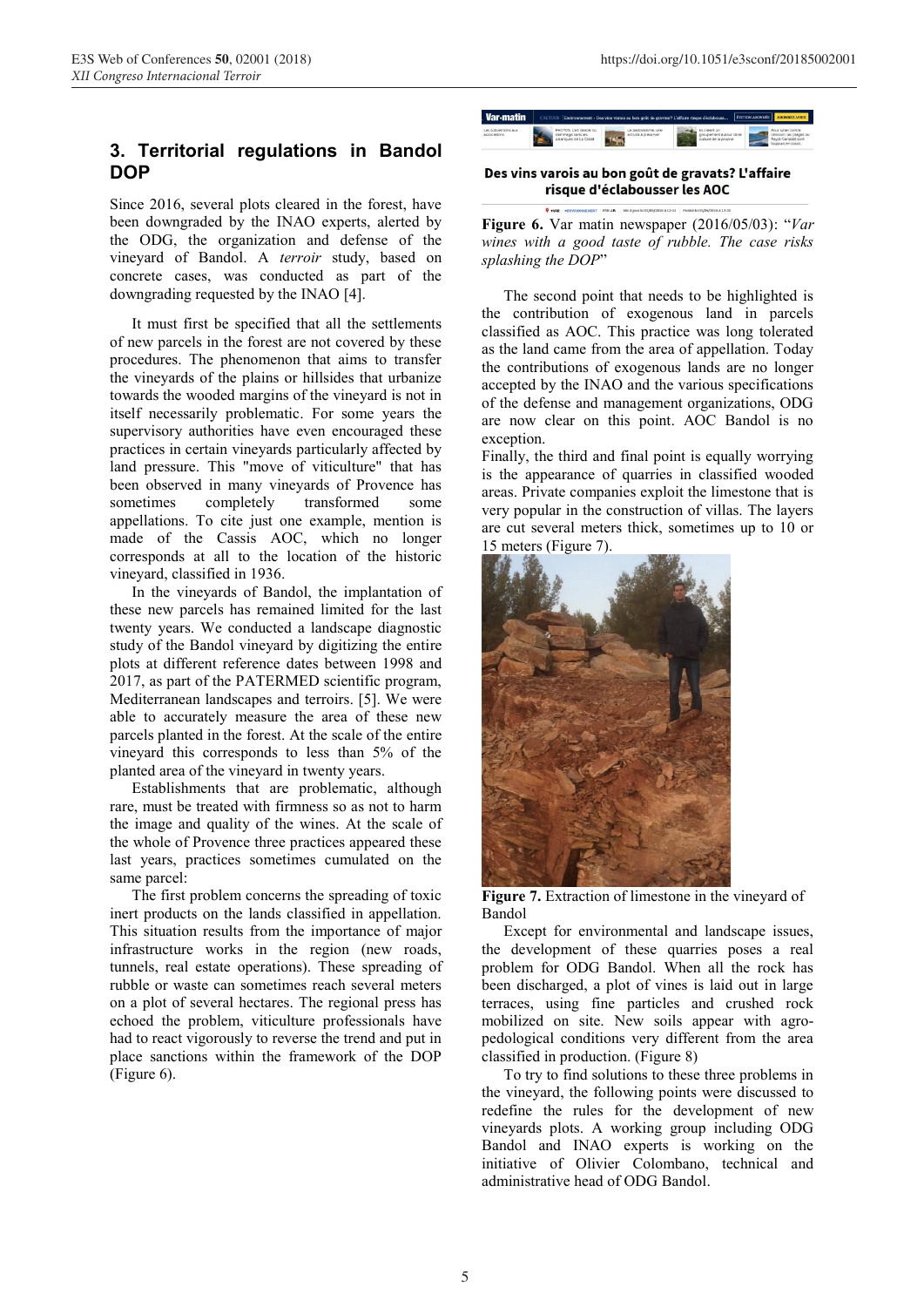From what stage of transformation will we consider that the pedological sequence has been too strongly upset? The vineyard soils of Bandol are generally not very thick and very little structured. The development of any new parcels on the slopes involves disturbances in the structure and texture of the soil.

Should hard limestone slabs from plots be crushed or removed? Most soils of the PDO have high Ph, related to the omnipresence of limestone. On-site crushing of the calcareous bedrock has a lasting impact on the soil's chemical properties and is probably not desirable in areas where soil pH is already high.

In the current state of thinking, the proposal is not to accept soil transformations that include crushing and grinding the hard bedrock, whether it is directly flush, or that it is at a certain depth. Practices that have been tolerated so far include crushing on few decimeters, without disruption of the soil sequence. The topographic profile of the parcel must not be significantly modified.

What are the heights and widths of terraces to remember? The new developments are very spectacular because of their landscape impact compared to traditional practices. Extending the vineyard by destroying the forest is also problematic from the point of view of environmental regulation and sustainable development.

proposal of the working group is to accept walls from a height of up to eight meters on slopes that do not exceed 30%. Remember that the Bandol vineyard does not accept the use of the machine to pick up the grapes. It does not need to transform its traditional vine landscape.

The fact of limiting the slope of the wooded parcels that one wishes to plant in vines, is to avoid the cornices having high thicknesses of limestones. They can be developed only with very important means like the quarries already mentioned. Limiting the height of the walls is a way to maintain the traditional landscape character of the vineyard, while allowing some modernization.

In those news plots in forest,the use of irrigationis unavoidable. the water reserves of the soils are much lower than the average of the soils currently exploited. Recall that the use of irrigation in a AOP is tolerated only derogatory in summer by prefectural decree. And still there must be a water resource nearby. We have already exclude the use of allogenic inputs of land. These practices, tolerated in other territories, would be necessary for optimal exploitation of the northernmost PDO territories. These recently invested soils are very little compatible with maintaining the expression of wines according to the current quality standards of AOP.



**Figure 8**: new large terraces in Bandol vineyard

These spectacular landscape transformations in the terraced vineyards have already been observed in many vineyards. For example in the Cinque Terre, one can see new parcels of vines with modernized landscape far from the historical and patrimonial area. At Bandol, the traditional terraces like the sector of Cabassaou or the Tourtine, are separated by walls having a maximum of three meters of height. The width of the terrace is generally less than three meters (three rows or four rows of vines on average). The maximum slope is of the order of 30%. Many terraced plantations, which have emerged for two decades, no longer fit this pattern at all. The